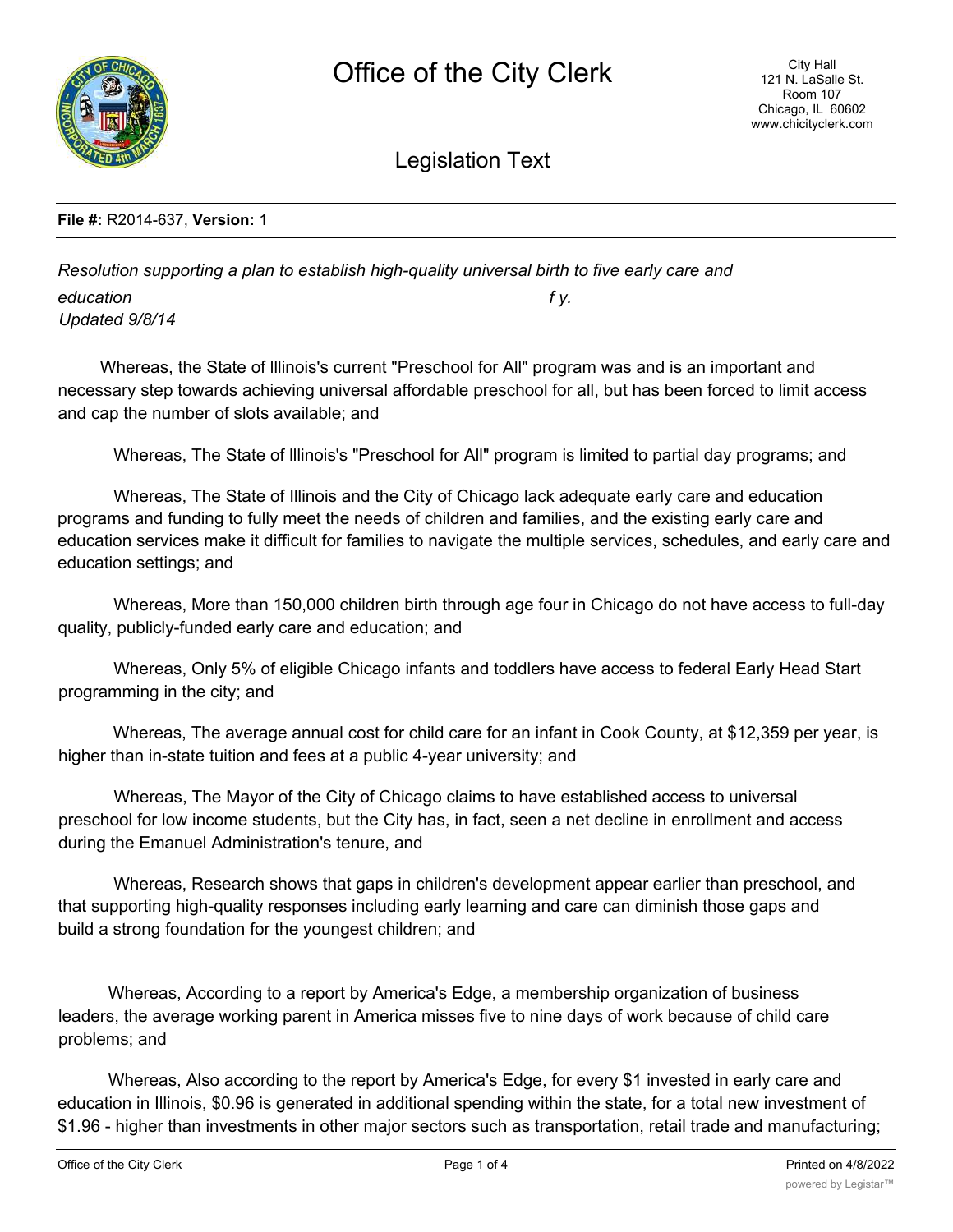and

Whereas, According to the National Research Council and Institute of Medicine, teacher-child relationships are central to child care quality and child outcomes, and research has found strong associations between staff wages and the quality of child care and early education programs; and

Whereas, According to the Bureau of Labor Statistics, the median wage for child care workers in the Chicago metropolitan area is \$10.76 and for preschool teachers is \$12.39, making it difficult for early childhood workforce to support their own families, and driving turnover that is disruptive to child development and drains the industry of experienced, skilled workers; and

Whereas, Funding levels for most early care and education programs are insufficient to provide affordable fullday early care and education to families while also covering the costs of fair compensation for early childhood workers; and

Whereas, According to Professor Howard Chernick of City University of New York, increasing progressive funding structures to finance programs like universal early care and education can in the long run increase productivity and increase economic growth; and

Whereas, the city and the schools have paid hundreds of millions of dollars on toxic interest rate swaps since the financial crisis in 2008, and

Whereas Rule G-17 of the Municipal Securities Rulemaking Board (MSRB) requires swap dealers and underwriters to deal fairly with municipal borrowers, which means that they "must not mispresent or omit the facts, risks, potential benefits, or other material information about municipal securities activities undertaken with the municipal issuer;" and

Whereas municipal borrowers may file an arbitration claim with the Financial Industry Regulatory Authority (FINRA) for violations of MSRB Rule G-17; and

Whereas, the Baldwin County Sewer Service in Alabama has already recovered \$10 million by demanding arbitration on toxic interest swaps with banks; and

Whereas, The City of Chicago should enact progressive revenue measures - where the tax burden is shifted from working families to the wealthy and large corporations - for the purpose of providing full-day universal early care and education programs in the City of Chicago; now, therefore, be it

Resolved, That the Chicago City Council supports a plan to establish high-quality universal early care and education programs for all children birth to five- including full-day preschool programs and high-quality universal child care and wrap-around services; and

Resolved, That the Chicago City Council supports a requirement that all early care and education workers be paid at a minimum of fifteen (15) dollars per hour, and supports funding to programs adequate to provide fair wages for all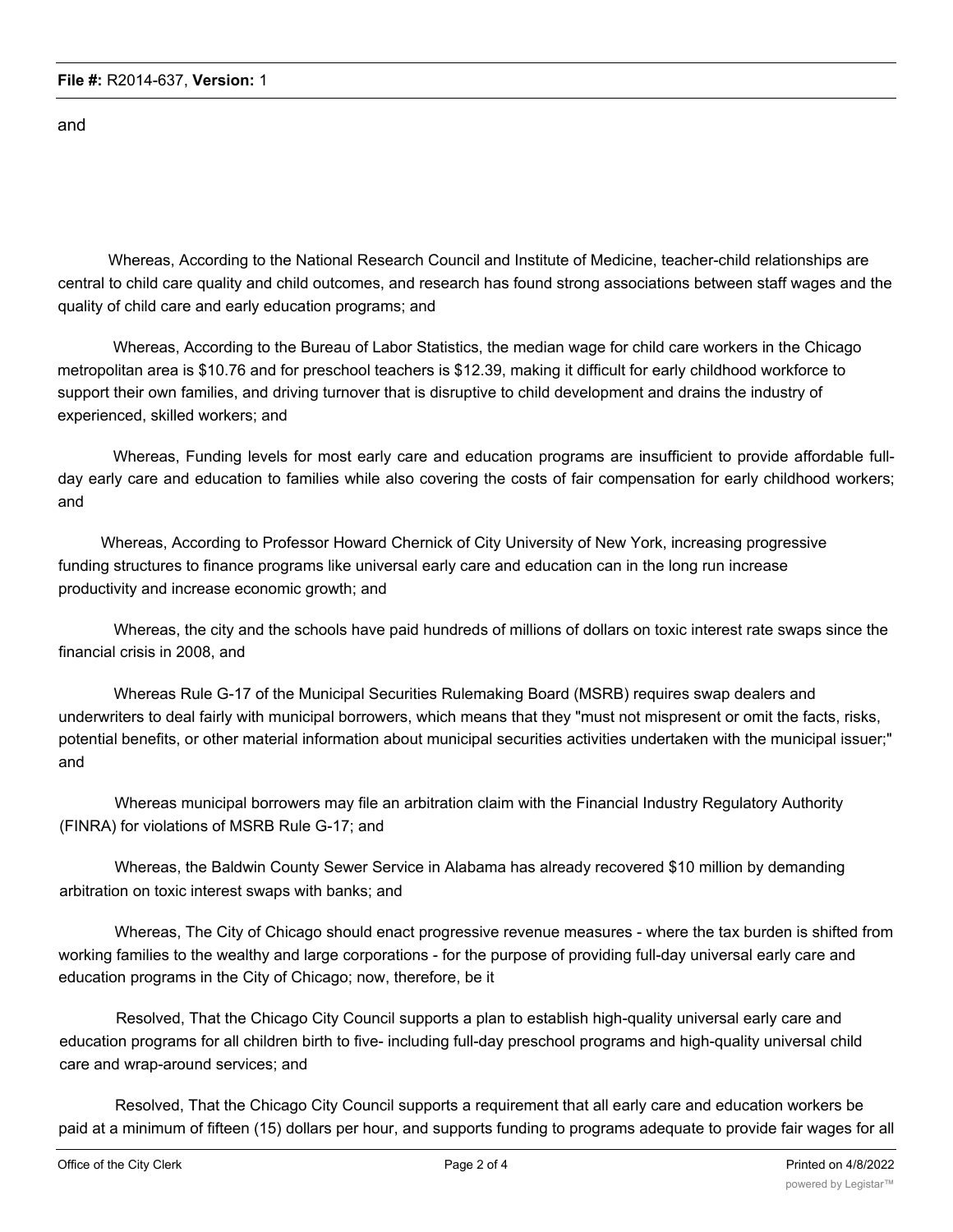## **File #:** R2014-637, **Version:** 1

early childhood workers starting from a minimum hourly rate of fifteen (15) dollars per hour; and

Resolved, That the Chicago City Council supports a system where there is parity in rates and wages among all providers of early care and education in the City, including compensation for community-based early childhood teachers with BA degrees equivalent to that earned by public school teachers; and

Resolved, That the Chicago City Council supports a community voice into the City's early care and education programs, and supports an elected board overseeing early care and education in Chicago; and

Resolved, That the Chicago City Council shall enact progressive revenue measures in the 2015 budget to support the needs of children and families for early childhood care and education opportunities. This must include reform of the TIF program to redistribute surplus dollars into preschool and child care programming, renegotiation of toxic interest rate swaps with big banks and call for a LaSalle Street Tax; and

Resolved, That the Mayor will immediately file an for arbitration claim with the Financial Industry Regulatory Authority (FINRA) in connection with all city and school based toxic interest rate swaps for violation of Rule G-17 of the Municipal Securities Rulemaking Board (MSRB) to potentially retrieve millions for taxpayers and early childhood care and education.

## **Chicago City Council Co-Sponsor Addition/Change**

## Please Add Or Change T he Co-Sponsor As Shown Below.

| Alderman CC'hC\*f^ \$#*a* A. AtZkfisK ( |                 | Ward) |
|-----------------------------------------|-----------------|-------|
| Alderman                                | $\mathcal{L}$ ( | Ward) |
| Alderman                                |                 | Ward) |
| Alderman                                |                 | Ward) |